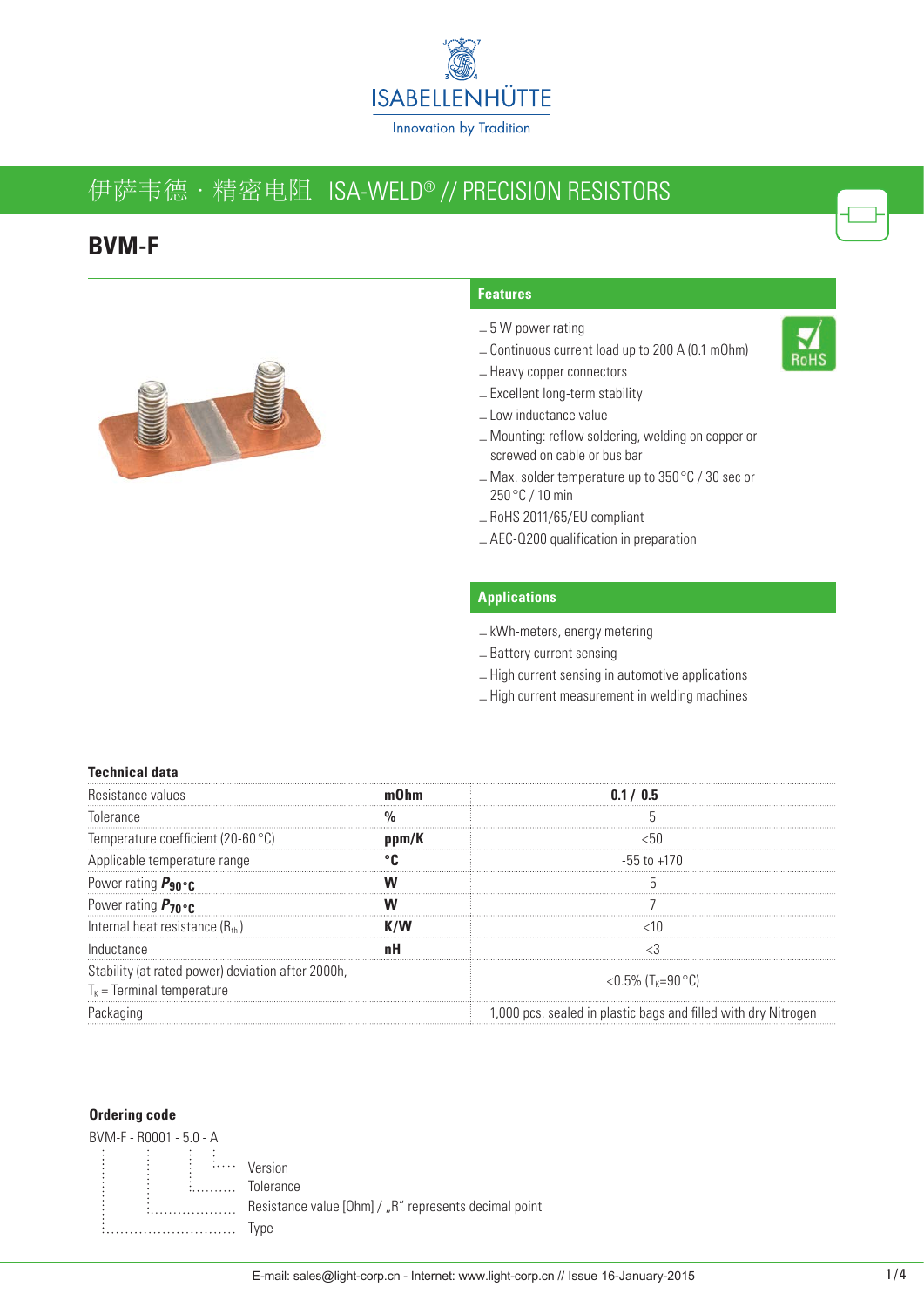# **BVM-F**



### **Power derating curve at 90 °C Power derating curve at 70 °C**

# **Temperature dependence of the electrical resistance of MANGANIN® resistors**



### **Specification of version A and B**

| <b>Parameters</b>                     | Test conditions                    | <b>Specified values</b>              |
|---------------------------------------|------------------------------------|--------------------------------------|
| Temperature Cycling                   | 2000 cycles (-55 °C to +150 °C)    | $+0.5\%$                             |
| Low Temperature Storage and Operation | $-65\,^{\circ}$ C for 24 h         | $+0.1\%$                             |
| Resistance to Soldering Heat          | 260 °C for 10 sec / 8h steam aging | n.a.                                 |
| Moisture Resistance                   | MIL-STD-202 method 106             | $+0.1%$                              |
| Mechanical Shock                      | $100$ g, 6 ms half sine            | $+0.2%$                              |
| Vibration, High Frequency             | 20 g, 10-2000 Hz                   | $+0.2%$                              |
| Operational Life                      | 2000 h, $T_k$ max at rated power   | $\pm 0.5\%$ . T <sub>K</sub> = 90 °C |
| High Temperature Exposure             | 2000 h / 170 °C                    | $+1.0\%$                             |
| Bias Humidity                         | i +85 °C, 85 r.F. 1000 h           | $+0.5%$                              |

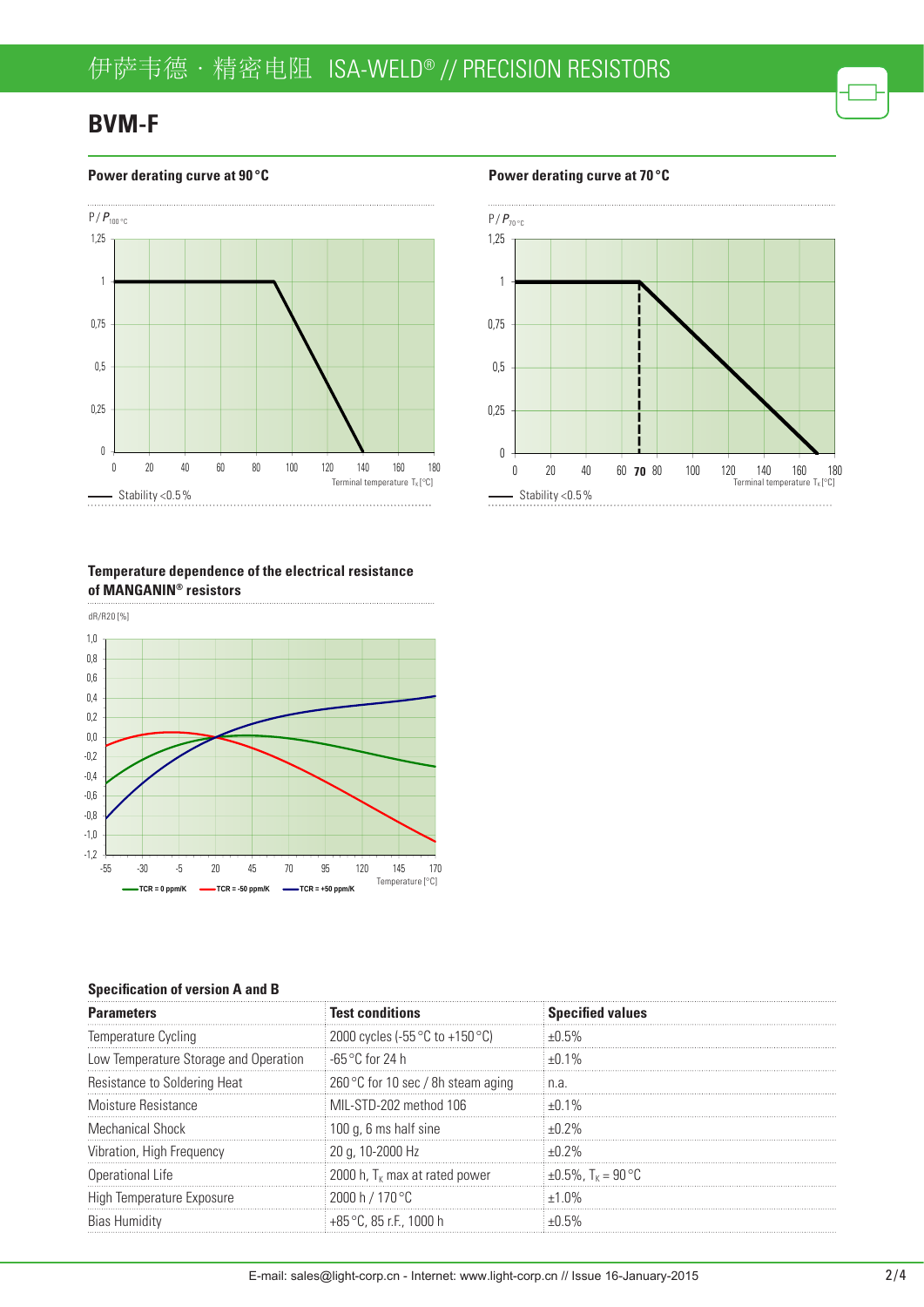# **BVM-F**

### **Mechanical dimensions [mm]**

### **Version A Version B**





 $t = 1.0$ mm -  $1.5$ mm

 $[mol<sub>m</sub>]$ 

 $0.1$ 

Z-YF-168

 $5.0 \pm 0.3$ 



 $t = 1.0$ mm -  $1.5$ mm

Z-YF-167

# **Version D**

soweit nicht ausdrücklich gestattet. Zuwiderhandlungen verpflichten zu Schadensersatz. Alle Rechte vorbehalten. Weitergabe sowie Vervielfältigung dieser Zeichnung,Verwertung und Mitteilung des Inhaltes sind verboten,



# **Pcb-layout proposal (Reflow-soldering) [mm]**